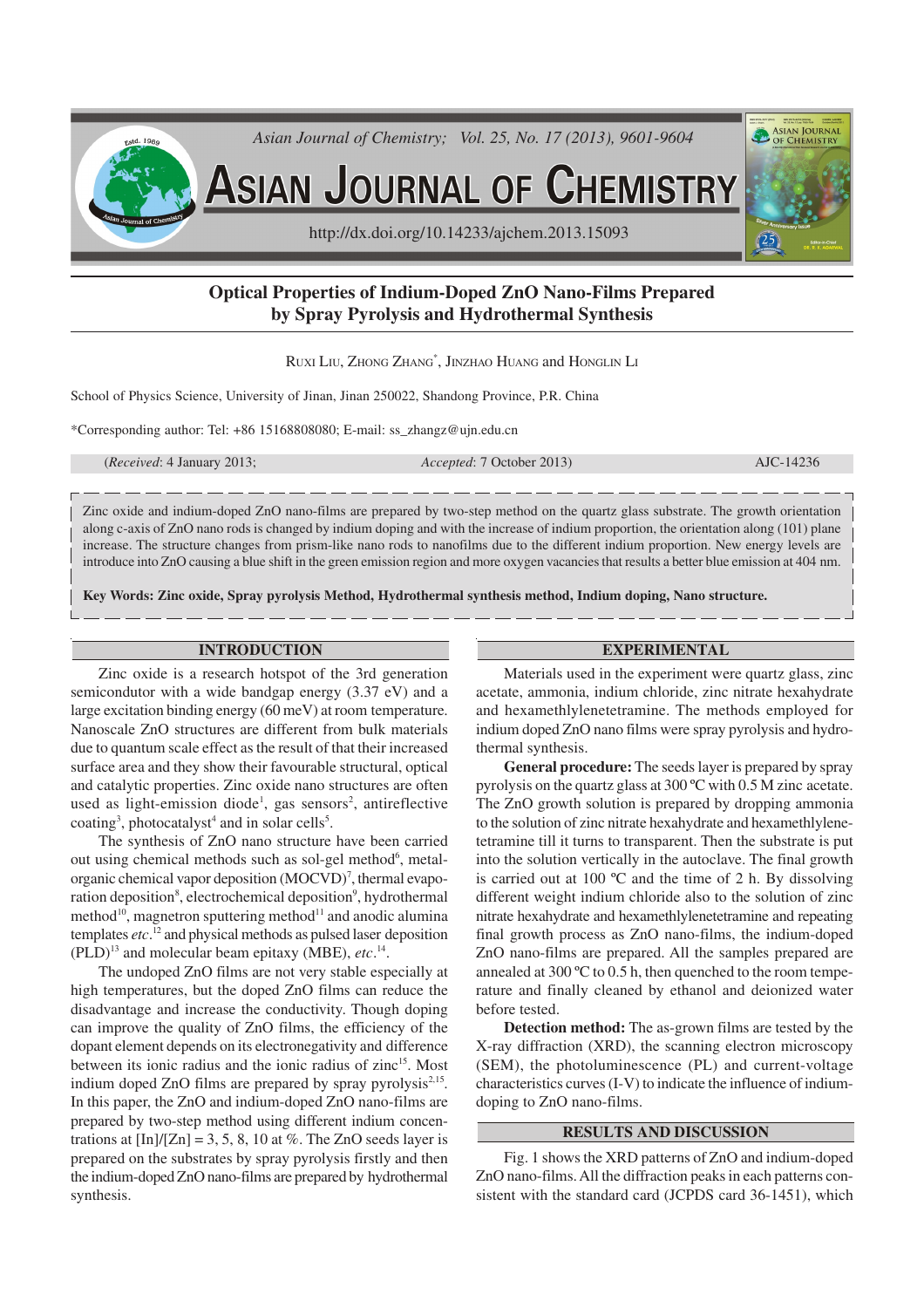

Fig. 1. XRD patterns of ZnO and indium-doped ZnO nano-films

represents the wurtzite structure of ZnO. Compared to none indium-doped ZnO nano-films, the c-axis orientation along the (002) plane decrease with the increase of indium proportion and the peak of orientation along (101) plane increase, when the indium proportion up to 10  $\%$ , the diffraction peak of (002) plane almost disappears, all above indicate that the growth orientation of the ZnO crystal is obviously influenced by the incorporation of indium. The ionic radius of indium is more than the zinc ionic radius, so that the lattice expands and the lattice parameters increase when indium ionic replaces Zn ionic in the ZnO lattice, resulting a shift to the small angle direction of the diffraction peaks of (100), (002) and (101) plane of indium-doped ZnO nano-films compared to the standard card and the change of the distance of the two crystal plane is  $3.5 \times$  $10<sup>3</sup>$  nm. Diffraction peaks of the patterns from ZnO to indiumdoped ZnO at 10 % nano-films become wider, indicating a lower crystallinity and smaller average grain size which can be corroborated by Scherer Formula (the calculated average grain sizes are 2.144976, 1.244333, 1.190992, 1.052201 and 1.211128 nm, respectively). The pattern of 8 % indium proportion shows a new peak on the left of the (100) plane peak indicating the diffraction peak of  $In_2O_3$  and it is stronger in the pattern of the 10 % indium proportion. The peak of In<sub>2</sub>O<sub>3</sub> indicates that not all Zn ionics are replaced by indium ionics, but some indium ionics form  $In<sub>2</sub>O<sub>3</sub>$  in the wurtzite structure of ZnO.

Fig. 2 are the SEM images showing the morphology of indium-doped ZnO nano-films. Fig. 2(a) shows the wurtzite structure of ZnO nanorods that is prism-like. Most nanorods grow vertically from the substrate mostly and few grow along the horizontal direction. The bottom of the rods is thinner than the upper indicating that the rod structure is grown from the seed layers and the preferential growth direction of the seed layers decides the growth direction of the rods, so that the nanorods grow along different direction. Fig. 2(b) is the flowerlike nano structure image of indium proportion at 3 %. The flower-like structure is the result of the distorted rod-like structure and there are fluffs formed on the surface of the rods and the rod structure becomes being deform caused by the indium doping, the complete rod structure in the upper left corner indicates that small amount indium ionic are doped into the ZnO structure. Fig. 2(c-e) are the images of different indium



Fig. 2. SEM images of ZnO and indium-doped ZnO nano-films. (a) prismlike nano rod structure of ZnO, (b) flower-like stucture of ZnO at 3 % of indium proportion, (c) nano-films of ZnO at 5 % of indium proportion, (d) nano-films of ZnO at 8 % of indium proportion and (e) nano-films of ZnO at 10 % of indium proportion

doping proportion ZnO nano-films at 5, 8 and 10 %, respectively. The surface of the nano-films becomes irregular with the increase of indium proportion and the growth direction changes instead of along the c-axis mainly indicating that the wurtzite structure of ZnO deforms due to the doping of indium in the growth progress. The SEM images consistent to the XRD patterns that the growth orientation changes remarkably.

Fig. 3 shows the photoluminescence emission spectra of the samples. The photoluminescence peaks are attributed by a 325 nm excitation from LS55 fluorescence spectrophotometer of Perkin Elmer company. After indium doping, the visible luminescence intensity of nano-films became higher and entirely intensity became lower than ZnO nano-structure, this depends on sample type and excitation intensity $16$ .



Fig. 3. Photoluminescence sectra of ZnO and indium-doped ZnO nano-films

The photoluminescence spectra are Gaussian deconvoluted to the sub peaks according to their origination to investigate deep of the photoluminescence spectra, showed as Fig. 4.

The UV emission at 388 nm is assigned to a shallow donor of the complex defect of  $\text{Zn}_i^{17}$  and also the peak at 421 nm<sup>18</sup>. The peaks at 489 and 520 nm are mostly attriburted to  $V_0^{19}$ and  $O_{\text{Zn}}^{20}$ , respectively. The peaks that are bigger than 540 nm are ascribed to  $O_i^{21}$ .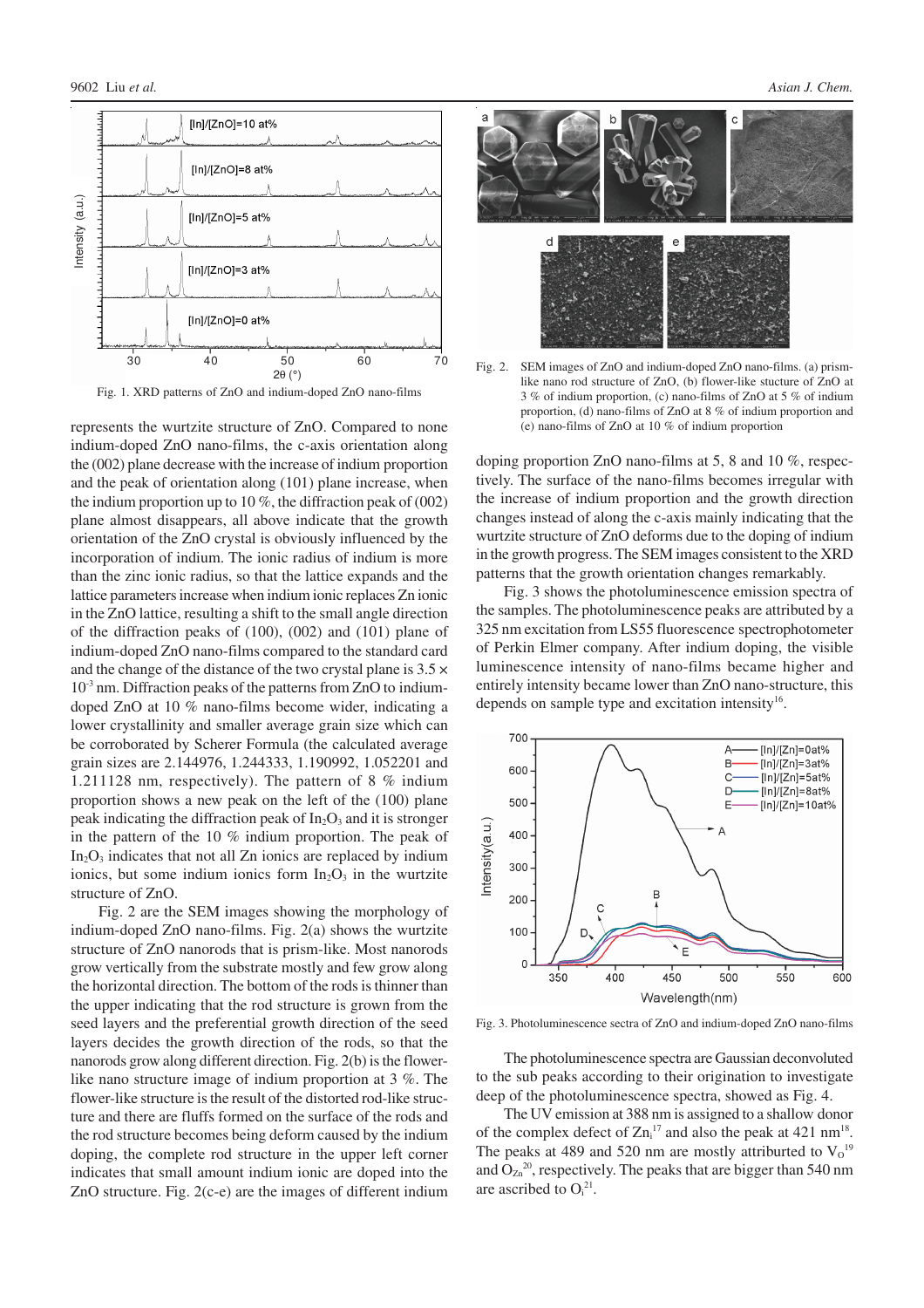

Fig. 4. Gaussian deconvolution of photoluminescence spectra of: (a) nano structure ZnO, (b) nano structure of ZnO at 3 % of indium proportion, (c) nano-films of ZnO at 5 % of indium proportion, (d) nano-films of ZnO at 8 % of indium proportion and (e) nano-films of ZnO at 10 % of indium proportion. The main considerations in Gaussian deconvolution are: the peaks are relatively fixed; all peaks are considered; relatively high correlation coefficient ( $r^2 > 0.99$ )

According to reference<sup>22</sup> and by the equation:

$$
E = h \times v = h \times \frac{c}{\lambda}
$$

we calculated and drew the band-gap energy of ZnO nanofilms and defects such as oxygen vacancy  $(V_0)$ , zinc vacancy  $(V_{Zn})$ , interstitial zinc and interstitial oxygen and new energy levels(NV) introduced by indium doping showed as Fig. 5.



Fig. 5. Energy levels of indium-doped ZnO nano-films

From calculation, the nano-films band gap energy is 3.14 eV, less than the general one of 3.37 eV, caused by poor crystalline quality. The ultraviolet emission peak of ZnO and indium-doped ZnO nano-films at 396 and 404 nm are caused by the transition of electrons from conduction band to valence band and transition to  $V_0$  level respectively. The red shift of the UV-emission peak from ZnO and indium-doped ZnO nanofilms is the result of the increase of  $V_0$  level that covers up the character emission peak of ZnO and the indium doping made lattice constant bigger than nano ZnO resulting a less band gap energy. There are three emission peaks of 423, 445 and 486 nm in the blue region of all the spectra are the results of transition from conduction band to  $V_{Zn}$ , from  $V_0$  to  $V_{Zn}$  and from  $Zn_i$  to  $V_{Zn}$  respectively according to the calculation. There is a blue shift of the green region (changing from 535-534, 532, 531 and 529 nm that from ZnO to indium-doped ZnO of the indium proportion 3, 5, 8 and 10  $\%$ , respectively) and increased intensity showed in Fig. 4 and the green emission is ascribed to the transitions from deep level to the  $V_0$  level, so by calculation the blue shift can be explained that the increase and the different surrounding of the oxygen vacancies and the transitions of the three possible new energy levels caused by incorporation of indium ionics into the wurtzite structure of ZnO and the new energy levels moves to higher energy level with the increase of indium doping.

So that the result of indium-doped ZnO nano-films is that the emission peaks shift to the middle wavelength from UV and green region.

#### **Conclusion**

ZnO and indium-doped ZnO nano-films are prepared by a new two-step method on the quartz glass substrates. The zinc acetate solution is ultrasonic sprayed on the substrates at 300 °C to prepared ZnO seed layers. The growth orientation of ZnO nano films chenges from along c-axis to (101) plane with the increase of indium proportion. ZnO nano rods films are prepared by the method. The structure changes from prismlike nano rods to nanofilms due to the different indium proportion indicating that the dopant distorts the wurtzite structure of ZnO because of the different ionic radius. New energy levels are introduce into ZnO. The increase of indium doping causes a blue shift in the green emission region and the increase and change of chemical surroundings around oxygen vacancies result a better blue emission at 404 nm.